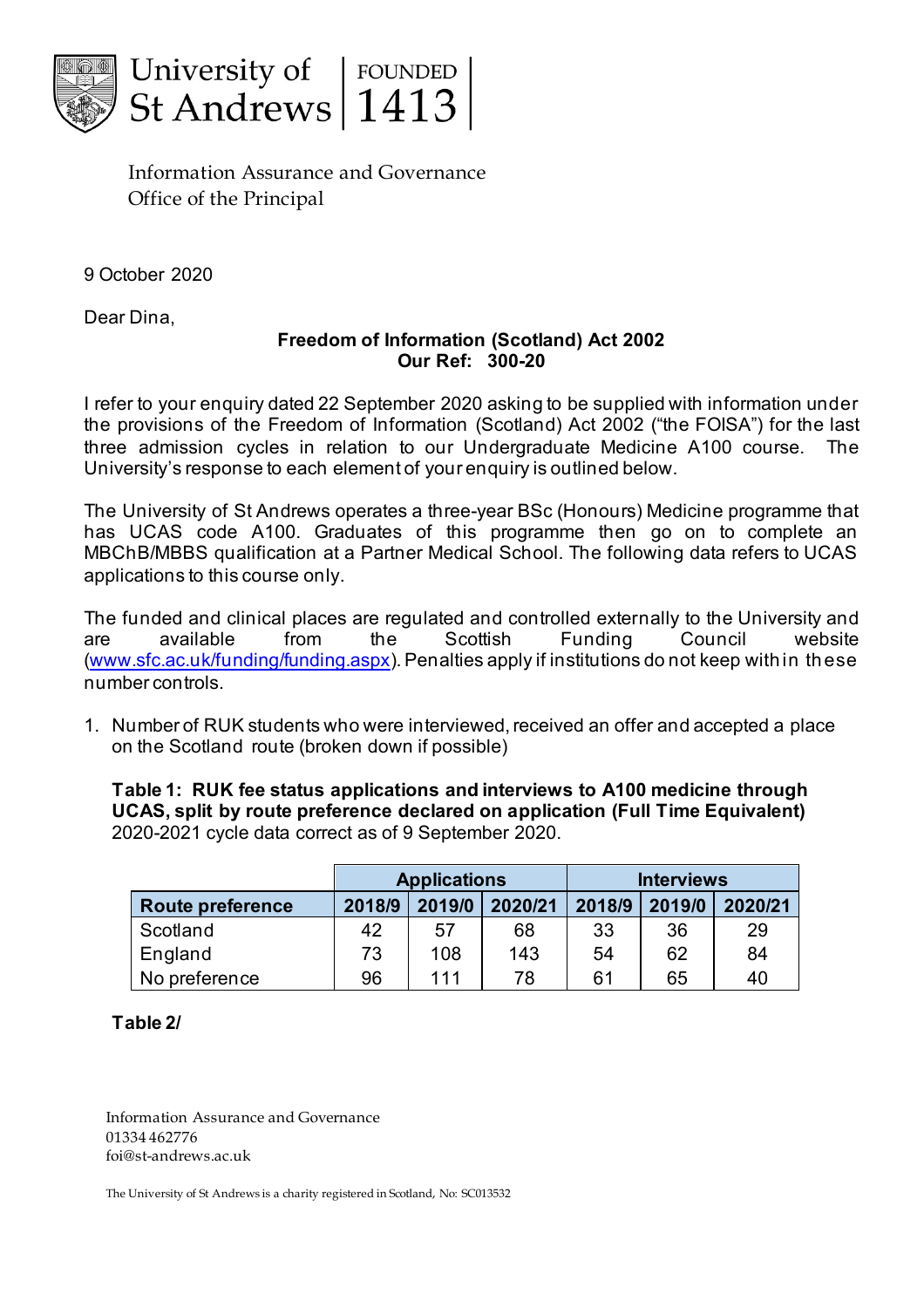## **Table 2: RUK fee status offers and acceptances to A100 medicine through UCAS, split by route offered and accepted (FTE)**

2020-2021 cycle data correct as of 9 September 2020 *Acceptances data includes both firm and insurance acceptances*

|                        | <b>Offers</b> |        |         | <b>Acceptances</b> |        |         |
|------------------------|---------------|--------|---------|--------------------|--------|---------|
| Route offered/accepted | 2018/9        | 2019/0 | 2020/21 | 2018/9             | 2019/0 | 2020/21 |
| Scotland               | 23            | 27     | 26      | 18                 | 23     | 20      |
| England                | 108           | 103    | 96      | 85                 | 78     | 77      |

**Table 3: RUK fee status offers to A100 medicine through UCAS for applications with 'no route preference' stated on application, split by route offered and year (FTE)**

2020-2021 cycle data correct as of 9 September 2020

|                      | <b>Offers</b> |    |                       |  |
|----------------------|---------------|----|-----------------------|--|
| <b>Route offered</b> |               |    | 2018/9 2019/0 2020/21 |  |
| Scotland             |               |    |                       |  |
| England              | 56            | 51 | 30                    |  |

2. The lowest UCAT of the RUK cohort that was interviewed for a place on the Scotland route

**Table 4: Lowest UKCAT score of RUK fee status applicants interviewed for A100 medicine, split by route preference declared on application and year**

|                         | <b>Lowest UKCAT score</b> |        |         |  |
|-------------------------|---------------------------|--------|---------|--|
| <b>Route preference</b> | 2018/9                    | 2019/0 | 2020/21 |  |
| Scotland                | 2550                      | 2550   | 2480    |  |
| England                 | 2560                      | 2560   | 2400    |  |
| No preference           | 2550                      | 2550   | 2400    |  |

3. Number of RUK students who were interviewed, received an offer and accepted a place on the England route (broken down if possible)

Please refer to Tables 1, 2 and 3 above.

4. The lowest UCAT of the RUK cohort that was interviewed for a place on the England route

Please refer to Table 4 above.

5. Number of RUK students who were interviewed, received an offer and accepted a place on the No Preference route (broken down if possible)

Please refer to Tables 1 and 3 above.

6. The lowest UCAT of the RUK cohort that was interviewed for a place on the No Preference route

Please refer to Table 4 above.